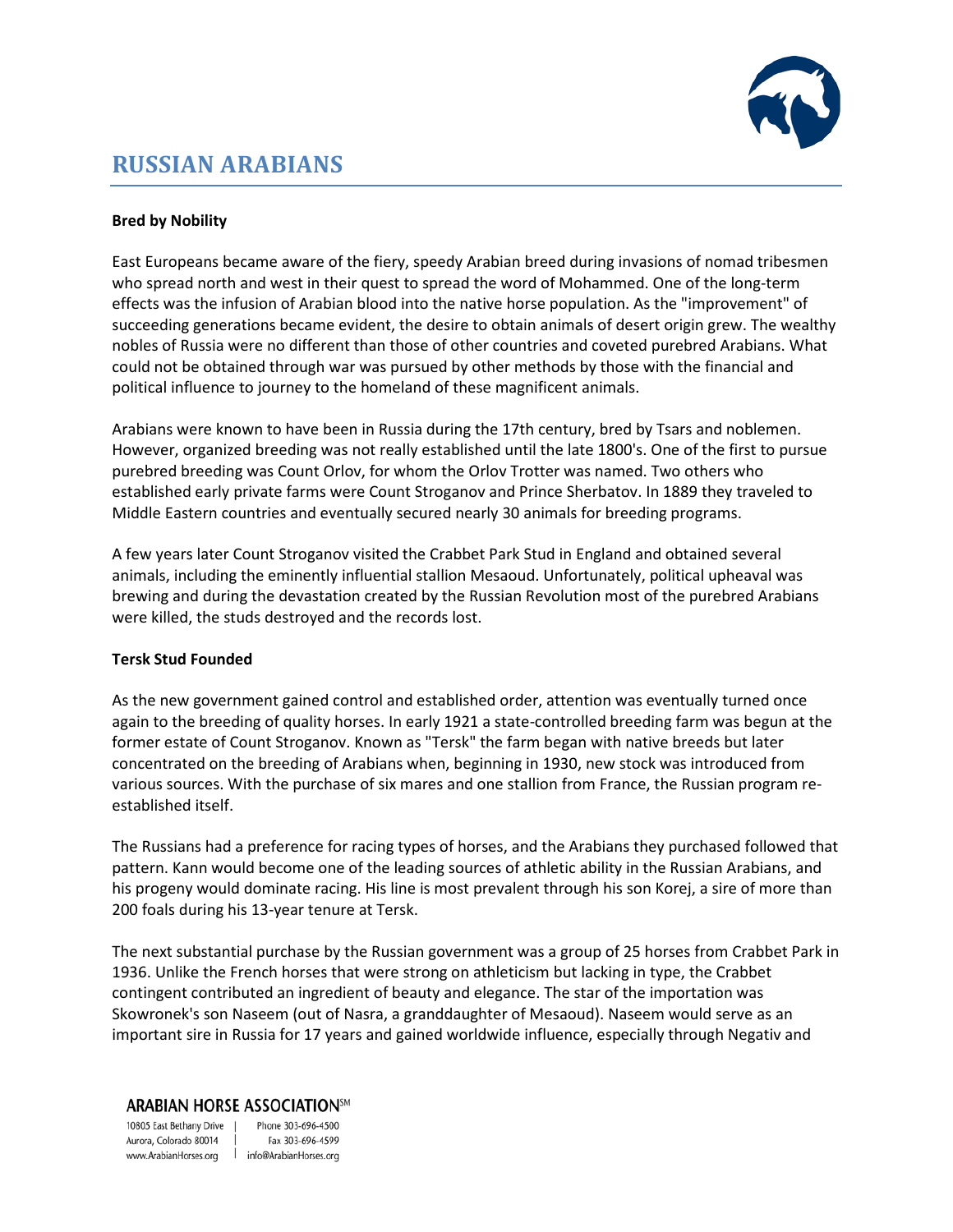

Negativ's sons Nabor and Salon.On the female side, the Crabbet-bred mares proved to be great crosses with the French lines and they (and their daughters) have produced numerous outstanding sons.

The outbreak of WW II once again threw a dark cloud over livestock breeding, yet Tersk would suffer much less than many others. In fact the "silver lining" for Tersk proved to be the evacuation of the best of the Polish Arabians in 1939. Depending on the source, these horses were either "taken" or "rescued". Regardless, while Tersk benefited, it was a staggering blow to the Poles. Included in the group were Ofir whose sons Wielki Szlem and Witraz would become foundation sire lines for Poland's post-war program while his son \*Witez II would spread his name and influence into the burgeoning Arabian population of the United States.

Between the cessation of conflict and having a larger number of animals to work with (some 100 were brought to Tersk between 1930 and 1947) the managers of Tersk were once again able to turn their attention to the art of breeding. The testing ground was most frequently the racetrack, and those who failed to measure up in either conformation or ability were ruthlessly culled.

#### **Infusion of Outside Blood**

In the beginning the formula that seemed to most often succeed was a nearly equal combination of French, Crabbet and Polish lines. The dominant sires were Kann (the athletic powerhouse who contributed size and speed), Naseem (who consistently added his beautiful head and neck) and Ofir (who added structure). As time passed, the lines became more heavily based on the Polish horses (due in part to their larger numbers) but the intermingling of the original sources remained with only an infrequent infusion of new blood.

The Russian program progressed along these lines in pretty much a closed unit until the late 1950's when more Polish blood was added through the stallions Arax and Semen. The final component was introduced in 1963 when the Egyptian government presented a Nazeer son to the Russians in appreciation for their help in building the Aswan Dam. The stallion, originally named Raafat, was rechristened "Aswan" and immediately incorporated into the breeding program with phenomenal results, consistently bequeathing the exotic type for which the Egyptian lines are so well known.

Aswan blood has become truly an international phenomenon everywhere except for his home country where other Nazeer sons have most ably made up for his exportation. He has had great success through both his sons and his daughters. Their exceptional type, grafted onto the strong foundation of the earlier Russian horses, has been one of the most important factors in having found such approval with breeders throughout the world. A great many of those eventually imported to the U.S. or Canada had first been sold to other countries and left a legacy of offspring behind. National winners and leading breeding animals in North America, South America and throughout Europe trace to him through his son Patron, and in Germany his son Kilimanjaro has been a leading sire. It may be considered that his son Palas, used extensively in Poland and responsible for numerous Polish and European National Champions, has done much to repay the loss

#### **ARABIAN HORSE ASSOCIATION**5M

10805 East Bethany Drive | Aurora, Colorado 80014 | www.ArabianHorses.org | info@ArabianHorses.org

Phone 303-696-4500 Fax 303-696-4599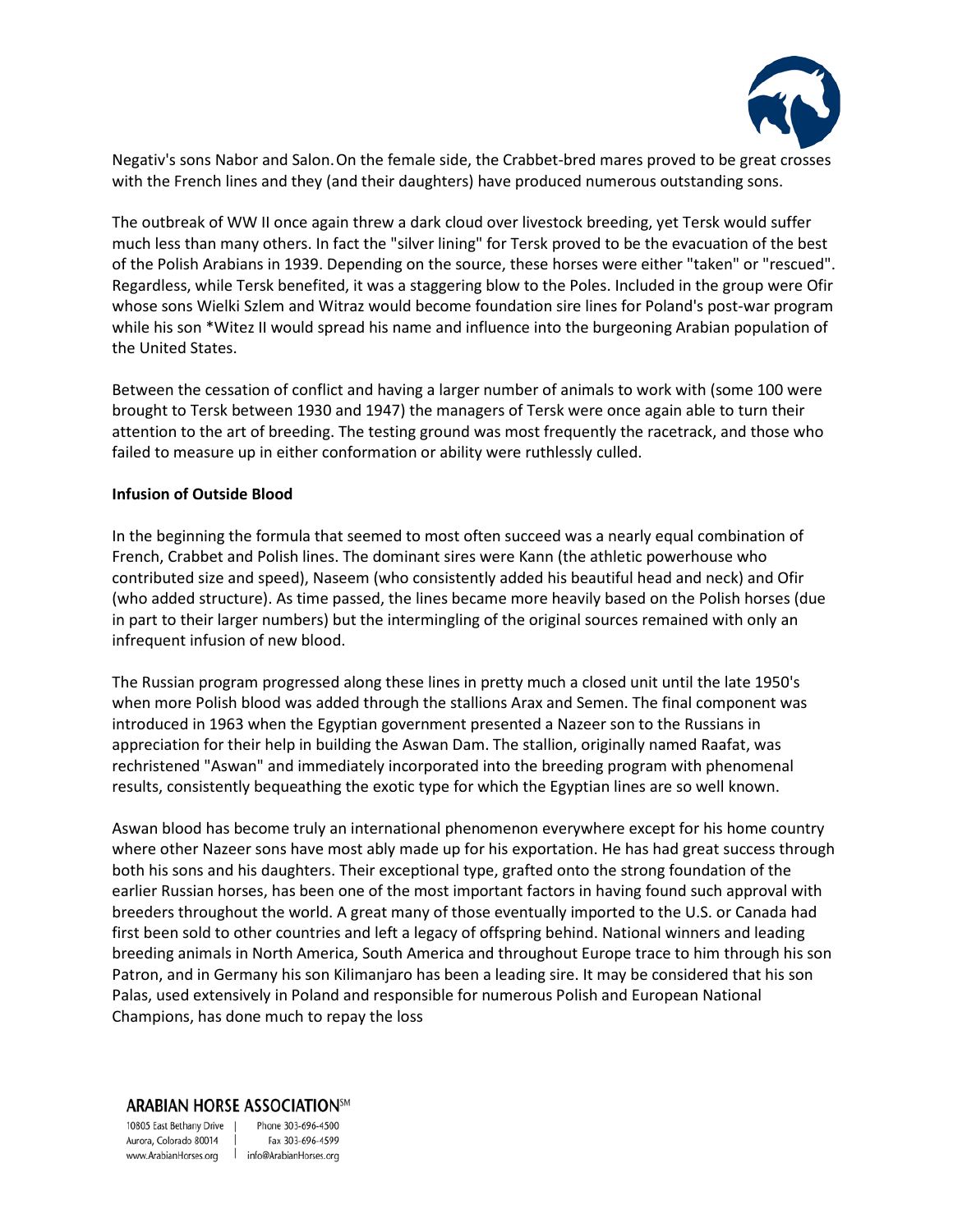

### **American Importations**

Ed Tweed was actually the first of modern times to import Russian Arabians when he brought in, via England, several Russian horses along with a group he had purchased in Poland.

Long before the later Russian horses were accepted, American breeders were using Russian lines although they'd been imported from and were considered "Polish". One of the first and most influential of these Russian transplants was \*Naborr. Bred in Russia, he was sold to Poland where he became a premier sire of broodmares. Many of them have been imported to the U.S. and gained National awards. The triple Reserve National Champion Stallion \*Gwalior and double National Champion Stallion \*Aramus come quickly to mind.

Ed Tweed's Top Ten Stallion and National Champion Racehorse \*Orzel was a son of Pietuszok, another Russian stallion who first gained acceptance as a noted sire in Poland.

Padrons Psyche was the sire or paternal grandsire of multiple national champions. His grand-get represent the 4th generation to attain such honors as he a son of \*Padron who took the U. S. National Champion Stallion title in 1982. This is the sire line of Aswan through Patron, who was himself a National Champion in Holland. \*Padron has sired more than 60 National winners worldwide but Padrons Pyche is coming on strong and likely to surpass his sire in total numbers.

The first National winner of Russian breeding was \*Pristan (Aswan x Palmira). Out of 43 entries she emerged from the 1979 mare championship class with a Top Ten. The following February \*Muscat made his debut at Scottsdale. Marked with a blaze carrying the distinctive crescent cutout and 4 white feet which only accentuated his spectacular movement (a trait the Russians are known for having on a consistent basis) \*Muscat captivated the crowd and impressed the judges. His Stallion Championship was only the first step on a history making journey that would culminate in his the 1980 "Triple Crown" by also winning the Canadian and U.S. National Championship titles. Having such a stunning standard bearer, the Russian lines had no trouble gaining prestige and recognition.

Proving that \*Muscat, while exceptional, was not the only quality animal Tersk could lay claim to, Canadian judges awarded \*Nariadnaia and \*Pristan Top Tens. In the U.S. the Salon daughter \*Pesenka walked out with the Reserve National Champion Mare and both \*Pristan and \*Nariadnaia (by Aswan) added another Top Ten to their records.

Russian stallions were in the forefront of the 1981 Nationals when \*Padron, technically half-Russian, charged to the Championship in Canada (and would take the U.S. title the following year) and \*Marsianin took top honors in the U.S. Keeping up the distaff side, \*Pristan took Top Ten number three. The performance divisions were likewise beginning to see the influx of newcomers and \*Napitok began a long career of championships with a Park National Championship in Canada and a Top Ten in the U.S. Since that time evidence of the Russian program has continued to grow and spread throughout the performance scene. Such talent is not at all surprising since the goals of producing an animal that is not only pleasing to look at but extremely athletic has been the prime objective of the Russian breeding

### **ARABIAN HORSE ASSOCIATION**5M

10805 East Bethany Drive | Phone 303-696-4500 Aurora, Colorado 80014 | www.ArabianHorses.org | info@ArabianHorses.org

Fax 303-696-4599